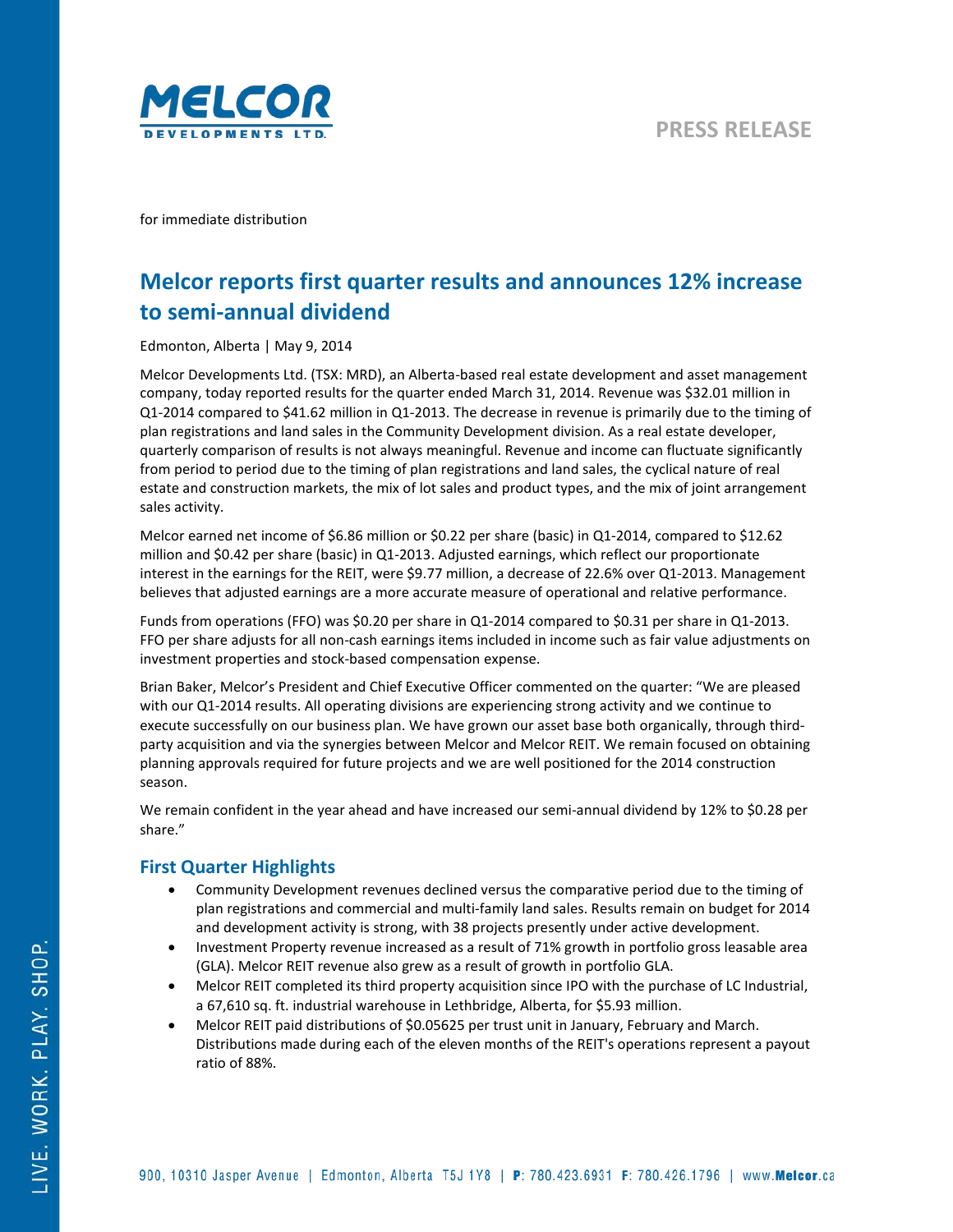- Subsequent to the quarter, the REIT completed an offering of 1.9 million trust units for gross proceeds of \$20.24 million. Part of these proceeds were used to purchase two properties from Melcor in exchange for \$7.40 million in Class B LP Units and \$6.10 million in cash.
- We continued to invest in portfolio growth in our Investment Properties and land inventory in the Community Development division. Subsequent to the quarter, the following deals closed:
	- o Investment Properties acquired two commercial properties in Arizona for \$11.11 million. The office buildings have a total of 59,220 sq. ft. of GLA.
	- o Community Development purchased 73.86 acres in Calgary and 36.91 acres in Lethbridge.
- On May 9, 2014 we declared a semi-annual dividend of \$0.28 per share, payable on June 30, 2014 to shareholders of record on June 16, 2014. The dividend is an eligible dividend for Canadian tax purposes.

## **Outlook**

The majority of our assets are in Alberta, with steadily growing inventory in the US. We believe the economic indicators in these regions provide a strong business outlook for the foreseeable future.

- Alberta fundamentals remain solid, with low unemployment rates, high net in-migration, weekly earnings exceeding the national average, strong capital investment, moderate inflation and relative stability in the price of oil. These fundamentals create a favorable environment for both residential and commercial property development.
- The US continues its moderate economic recovery with some lingering uncertainty, but with an increasing sense of optimism.

Our key differentiators are our financial strength, diversified business model, proven track record and the experience and integrity of our personnel.

### **MD&A and Financial Statements**

Information included in this press release is a summary of results. It should be read in conjunction with Melcor's consolidated financial statements and management's discussion and analysis for the threemonths ended March 31, 2014, which can be found on the company's website a[t www.Melcor.ca](http://www.melcorreit.ca/) or on SEDAR [\(www.sedar.com\)](http://www.sedar.com/).

#### **About Melcor Developments Ltd.**

Melcor is a diversified real estate development and management company with a rich heritage of integrity and innovation in real estate since 1923.

Through integrated operating divisions, Melcor manages the full life cycle of real estate development: acquiring raw land, community planning, construction and development, and managing revenueproducing office, retail and residential assets. Melcor develops and manages mixed-use residential communities, business and industrial parks, office buildings, retail commercial centres and golf courses.

Melcor is committed to building communities that enrich quality of life – communities where people live, work, shop and play.

Melcor's headquarters are located in Edmonton, Alberta, with regional offices throughout Alberta and British Columbia. Company developments span western Canada and the US. Melcor has been a public company since 1968 and trades on the Toronto Stock Exchange (TSX:MRD).

#### **Forward Looking Statements**

In order to provide our investors with an understanding of our current results and future prospects, our public communications often include written or verbal forward-looking statements.

Forward-looking statements are disclosures regarding possible events, conditions, or results of operations that are based on assumptions about future economic conditions, courses of action and include future-oriented financial information.